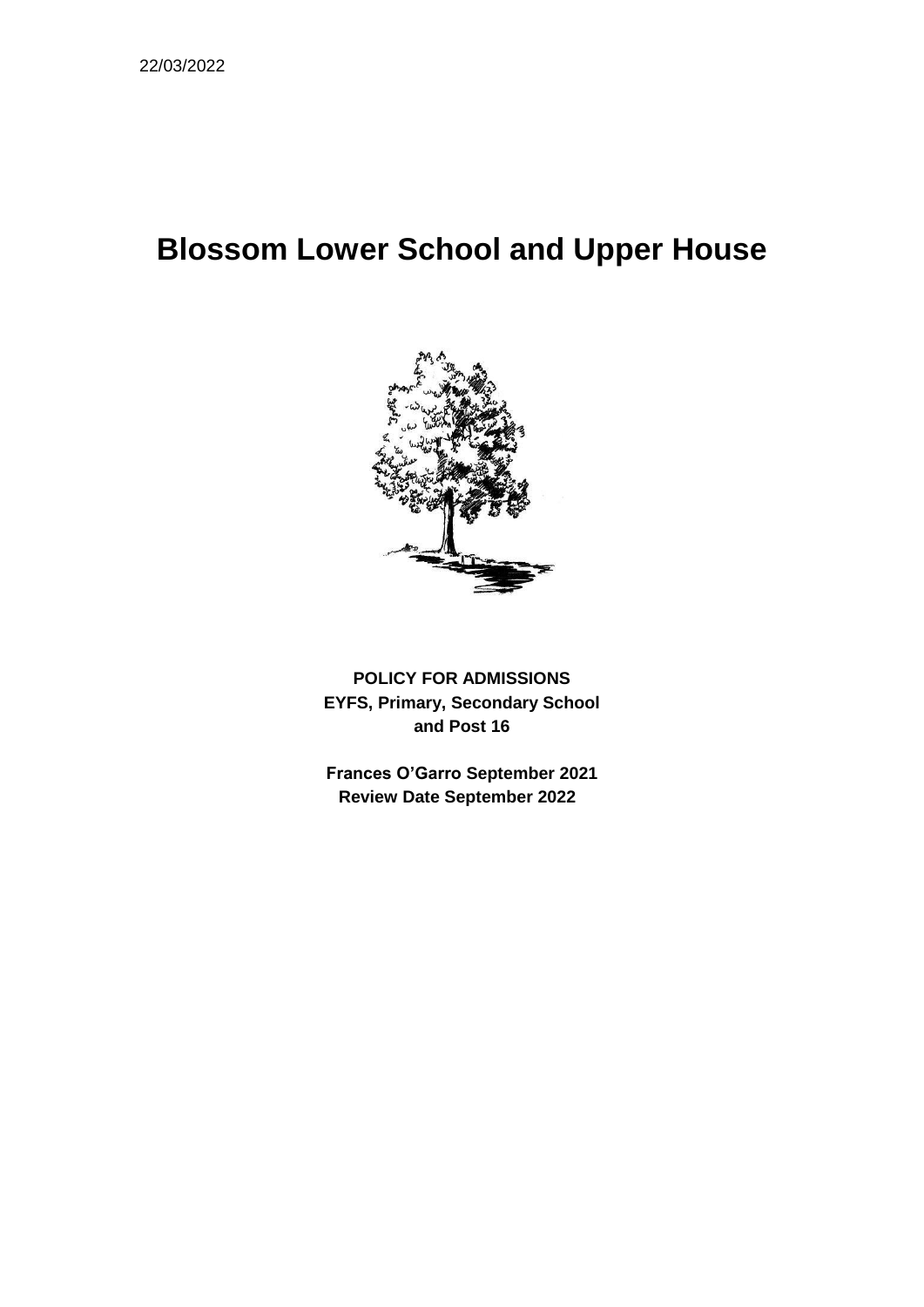## **POLICY FOR ADMISSIONS**

## **Aims**

- To provide children and parents with detailed information about Blossom House School and the education and therapies provided
- To ensure that Blossom House is an appropriate provision to meet a child's special educational needs
- To make each child's start a happy and successful one
- To begin a partnership with parents that will be lasting

## **Admission criteria**

Children are accepted at Blossom House only after careful assessment, to ensure that we are the right provision. Whilst the primary need of pupils at Blossom House is speech, language and communication needs, many also have additional co-occurring diagnoses such as SpLD (dyslexia). Approximately half of our children and young adults are diagnosed as being on the autism spectrum. This is taken into consideration during the initial assessment process and when a pupil is placed at the school, through planning, teaching, therapeutic input and behaviour management. The school is able to meet the needs of a pupil with a primary speech and language difficulty and an additional diagnosis of autism and can be an appropriate and successful placement if the pupil is able to cope with the following features of our learning environment:

## Primary and Secondary admission criteria

- Learning within a small group setting and being able to process both academic instruction and social information at the same time
- Coping with frequent transitions between classrooms
- Coping with changes of staff for different lessons
- Coping with changes to the school day e.g. trips and events
- Coping with additional pupils joining a class
- Coping with environmental stressors e.g. noise, heat, movement
- Coping with the demands of following an adult's agenda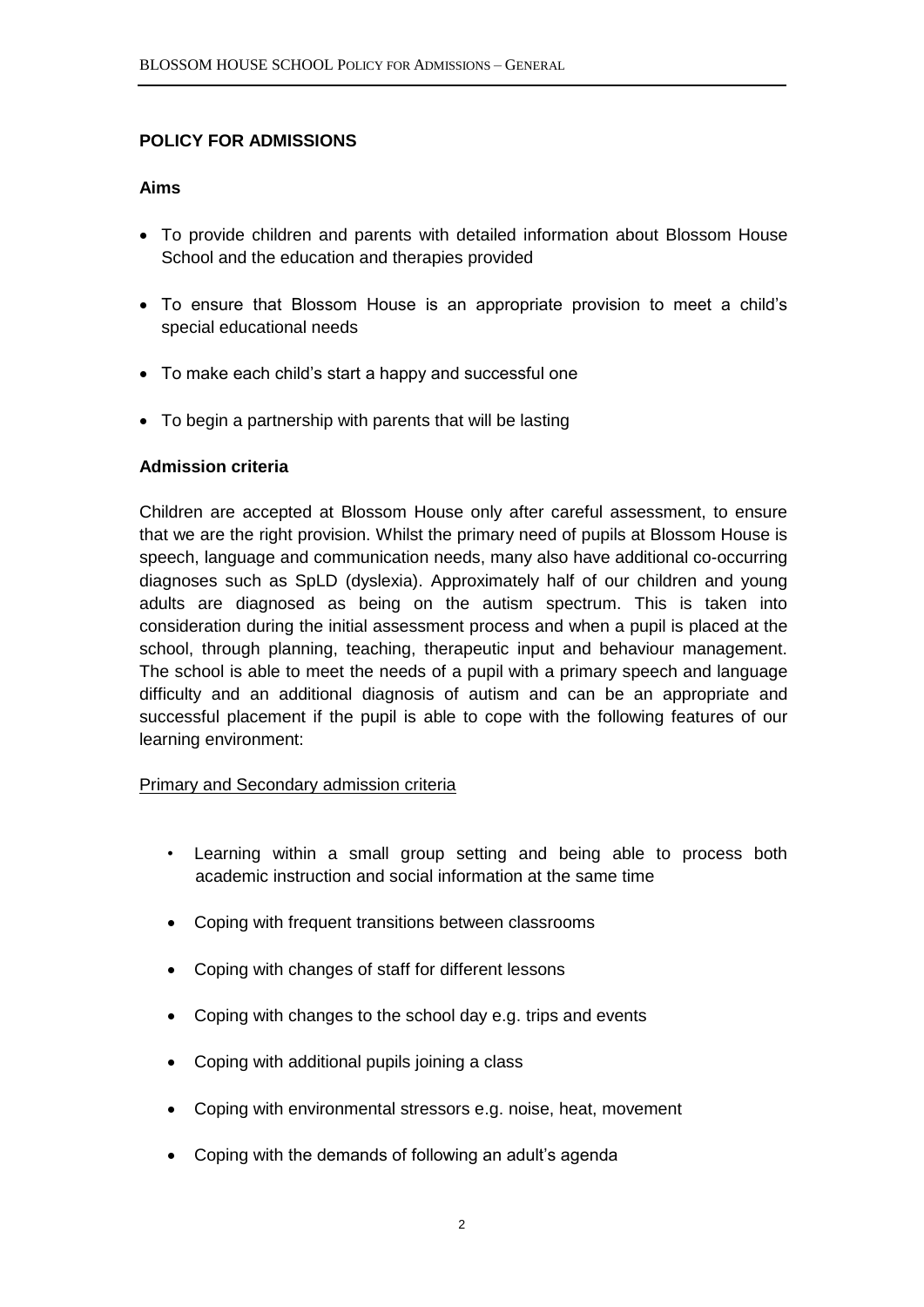- Responsive to teaching, therapy and behaviour interventions
- Sufficient attention and listening skills and behaviour regulation to manage without the need of a 1:1.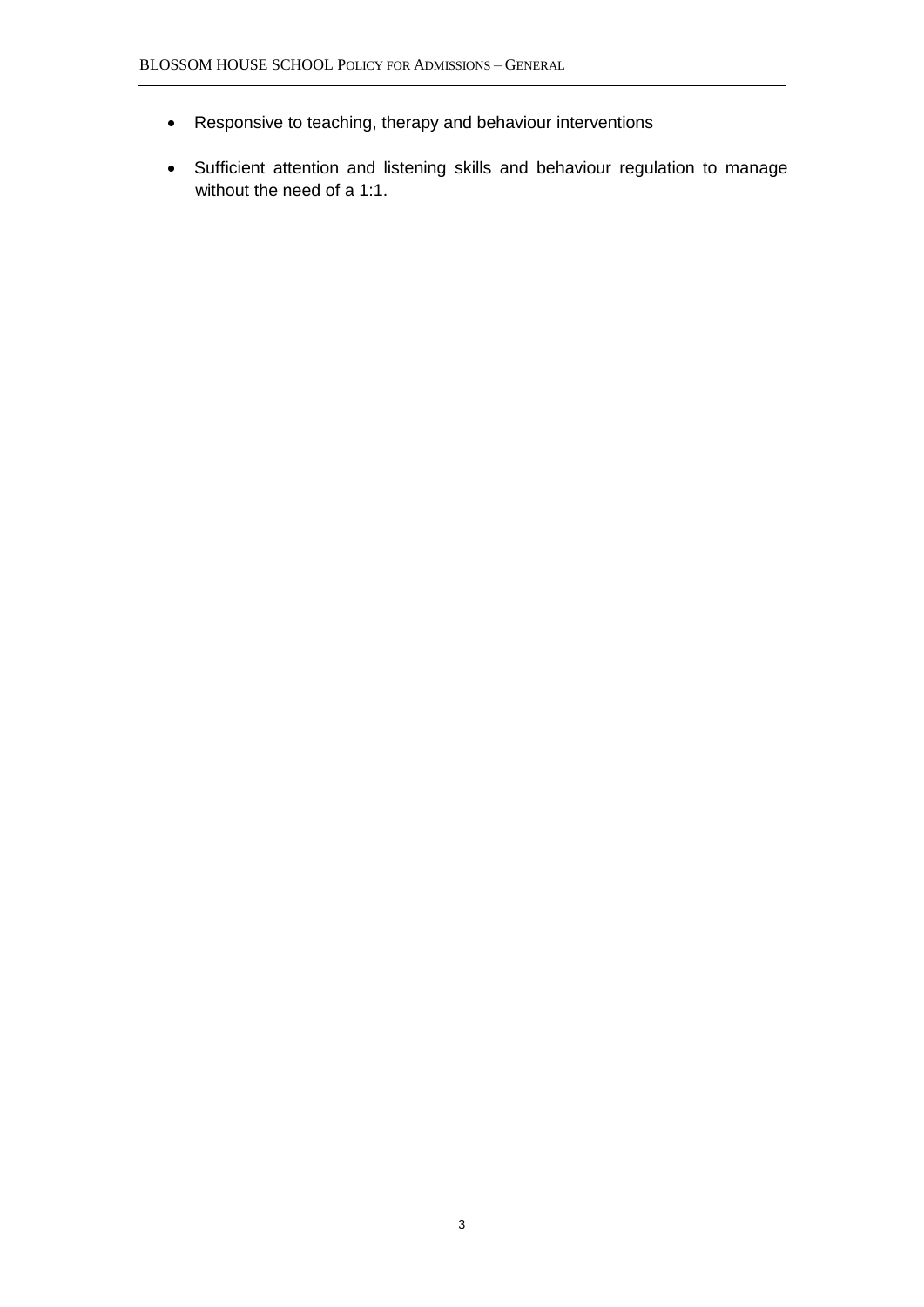#### Post 16 admission criteria

- Difficulties with any/all of receptive & expressive language and social communication skills.
- Able to attend in a group or 1:1 setting for at least 40 minutes with support/learning breaks
- Working at a level close to Level 1 or above (equivalent of GCSEs) in English and/or Maths
- Able to process and understand simple spoken information
- Able to plan a journey involving public transport with support
- Able to independently travel at least one known route or be working towards this
- Able to engage in simple interactions with both adults and peers in a fairly appropriate manner
- Able to communicate thoughts and ideas in a way which can be understood by a listener, whether via speaking/writing
- No behavioural difficulties which require staff to be specifically trained in physical intervention
- Has some level of self-awareness some ability to discuss and reflect on their diagnosis and its impact on their functioning
- Has an understanding of social norms in a school and college setting even if the student is not always able to fully adhere to these
- Ability to follow an adult's agenda in adult-led tasks
- Some level of self-organisation has achieved some independent life skills and is able to take responsibility for some areas of their lives.
- Able to use strategies to manage anxiety/emotional wellbeing or be working towards this.
- Can cope in a group setting without constant 1:1 support.
- Some understanding of the Post 16 provision and willingness and motivation to engage and participate.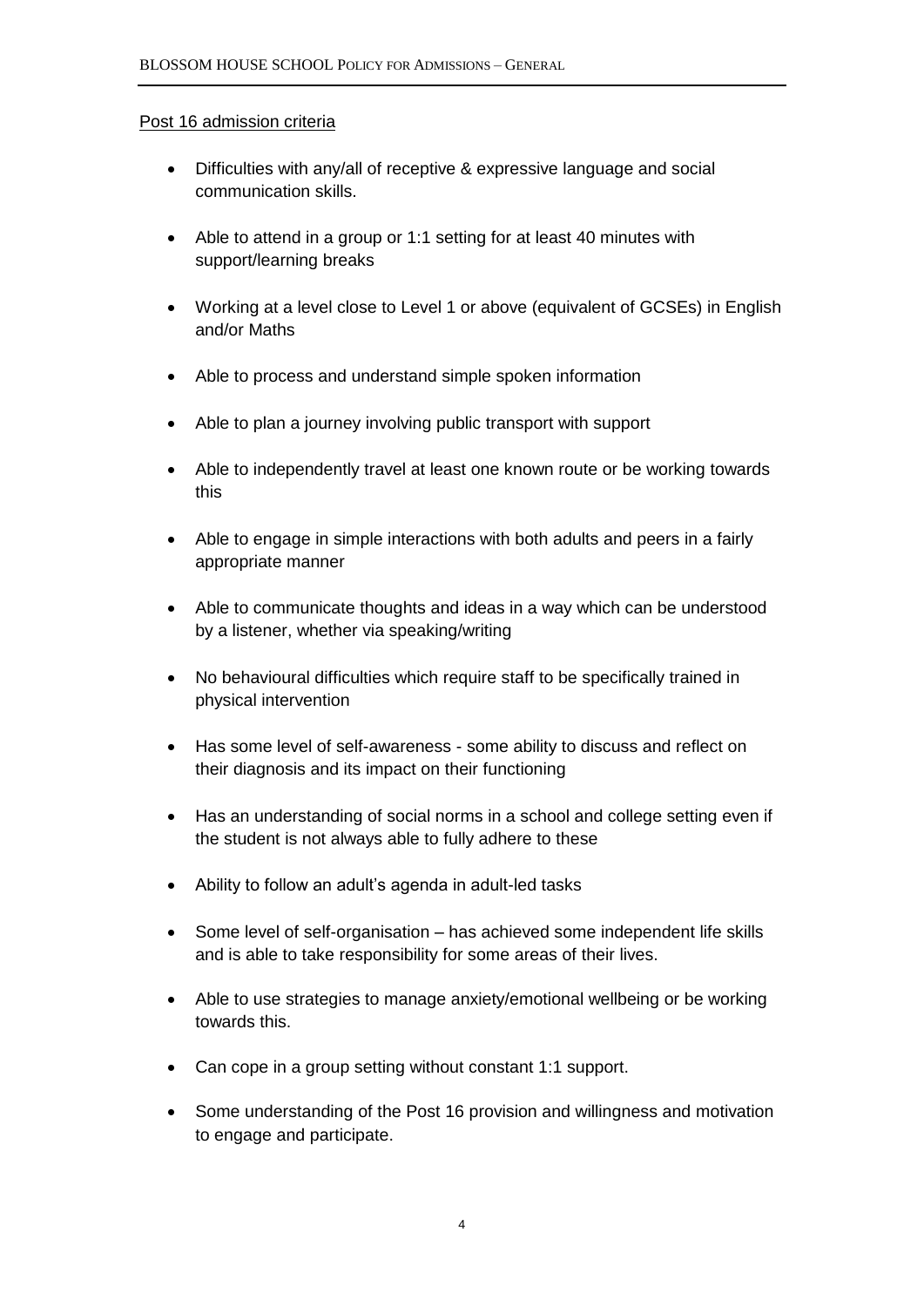## EYFS admission criteria:

Admission to the EYFS is dependent on a number of factors, and each child's needs will be considered individually. However in general a child entering the EYFS would be expected to be able to:

- Have some ability jointly to attend with an adult to an activity.
- Be able to learn as part of a group.
- Be able to follow simple instructions.
- Have some communicative intent.
- Have some basic expressive communication
- Show some problem solving abilities e.g. puzzles, construction
- Show some signs of non-verbal cognitive strengths
- Be able to transition between activities

Transition into the main school from the EYFS is not automatic. Each child's needs and progress will need to be considered in line with the main school admissions criteria. Additional assessments, for example from an Educational Psychologist, may be requested.

### **Process**

Children are admitted to the nursery and main school at any time during the year should they be appropriate for the school and a place is available.

When a parent telephones the school to find out about Blossom House School they will usually speak to the Admissions officer or the Admissions Lead Speech and Language Therapist who will enquire about specific information such as:

- Date of Birth
- Diagnosis
- Local Authority and EHCP status
- Current School Placement

Based on this information, and if there is a place available in the school, parents would then be invited to send the relevant paperwork for their child (usually EHCP and any supporting reports). These reports would then be reviewed by the Admissions Lead Speech and Language Therapist. Based on this information, parents would either be:

- given an appointment to visit the school with their child (an initial assessment) either at that time or at a future date
- or contacted via email to explain why the school would not be able to meet needs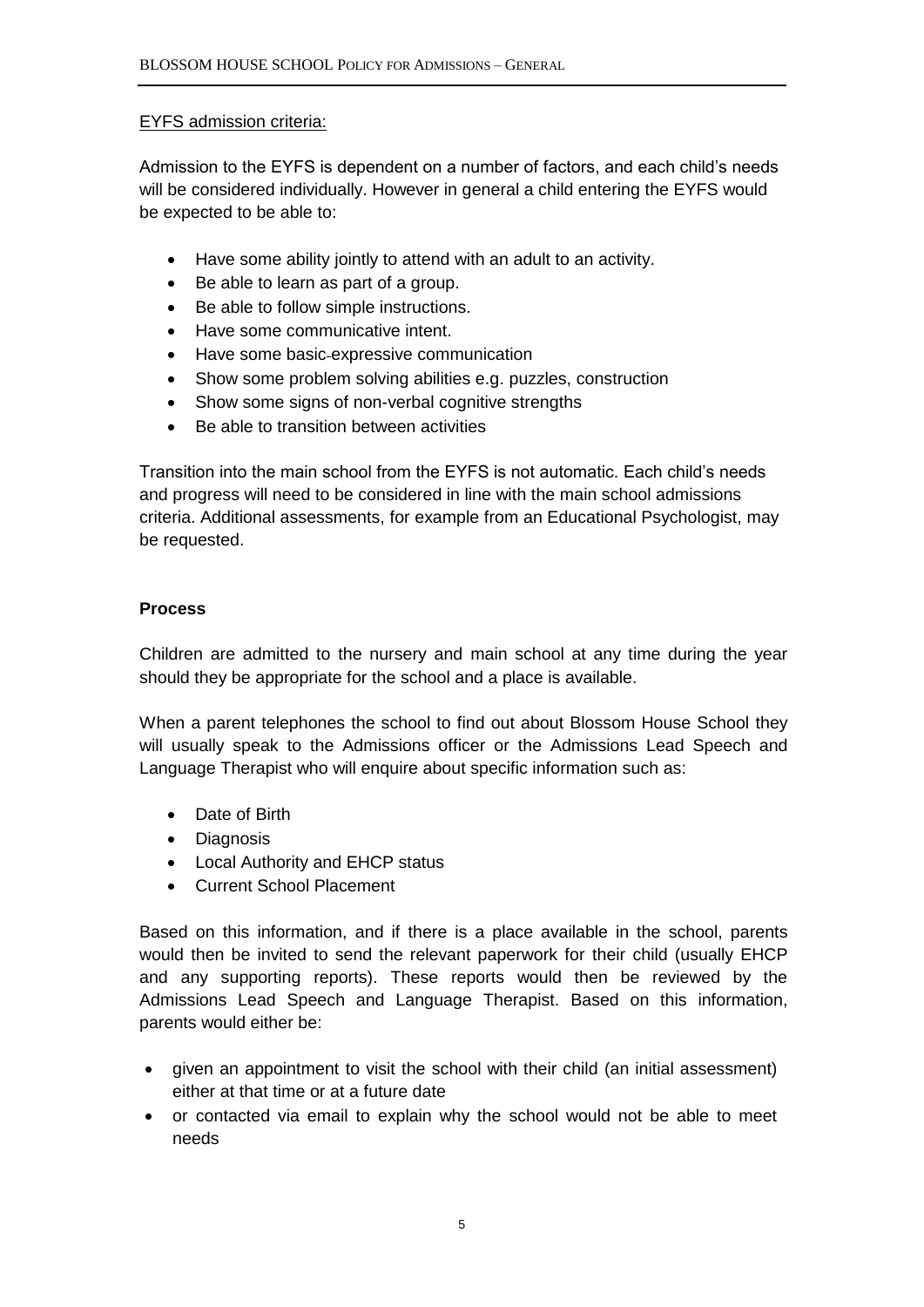Parents are then asked to complete a questionnaire for their child prior to the initial interview. Parents are also asked to supply any other information including SLT, OT and EP assessments and current school reports that may be useful in providing a fuller picture of their child and his/her special educational needs.

At the initial interview the parents will usually be seen by the Admissions Lead Speech and Language Therapist. The child will be seen by a senior Speech and Language Therapist.

After the interview there is a discussion about the child's possible suitability for the school should the parents wish to pursue Blossom House as an option for their child.

If the school is not deemed appropriate the Admissions Lead Speech and Language Therapist will suggest alternative provisions to consider.

If the child is considered to be a possible candidate for the school, they will be offered a more detailed assessment at the school as follows:

- Nursery Age- a morning assessment
- Reception & Year 1 1 day
- Year 2 and above  $-$  up to 3 days

The assessment visits are booked in with the Admissions Officer.

During this time the child will spend time in the classroom with his/her appropriate peer group and is seen individually for further assessments which will include Speech and Language and may include also include maths and literacy if needed. Feedback from all members of staff working with the child is crucial and is considered prior to deciding as to whether Blossom House School can meet the child's needs.

Further assessment of a child's cognitive profile may be recommended to parents/carers to determine the exact nature of the child's difficulties.

A home visit by the Foundation Stage Manager, Early Years teacher and/or Speech and Language Therapist will be arranged before a child begins in the Foundation Stage.

Transfer from the nursery to the full-time school is not automatic. Ongoing assessment of the child, as well as information from other professional sources informs this decision.

Following the assessment period, parents will receive an outcome regarding our decision, usually by telephone. A report will then be compiled, detailing the assessment period and the outcomes of the assessment providing evidence for this.

Offers made are subject to the Statutory Review Process. This means that a child's place will be reviewed after their first term at the school, at their annual review and at interim